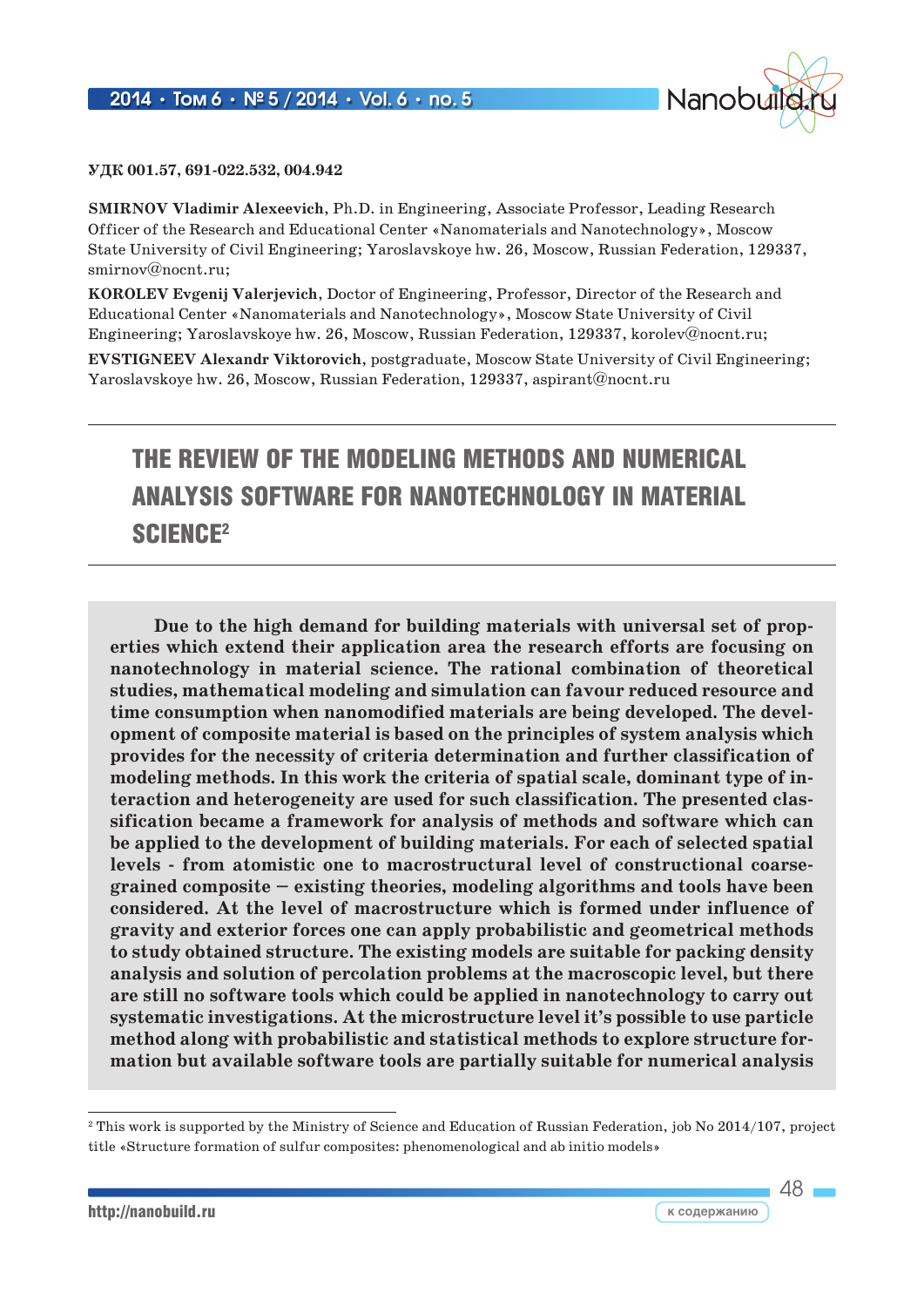

49

**of microstructure models. Therefore, modeling of the microstructure is rather complicated; the model has to include potential of pairwise interaction. After the model has been constructed and parameters of pairwise potential have been determined, many software packages for solution of ordinary differential equations can be used. In the cases when pairwise forces depend not only on distance between surfaces of particles, the development of special-purpose algorithms and software is required. The investigation at lower spatial level can be done with help of quantum chemistry packages. In the middle between microstructural and atomistic levels there was a gap corresponding to the scale 1...100 nm. At this level properties of material are considerably affected by size; this fact is proposed to be considered when defining nanostructure of constructional composite. Today there are a lot of achievements in development of modeling methods and software; however, there are still several problems to be solved. The system approach to the analysis of problem, followed by selection of proper modeling methods, algorithms and software tools, is the key for design of new efficient building materials.**

**Key words:** nanotechnology, constructional material science, disperse systems, computational chemistry, probabilistic models, molecular dynamics.

#### **DOI:dx.doi.org/10.15828/2075-8545-2014-6-5-34-58**

echniques and software tools for modeling and simulation  $-$  socalled «third method of research» – are widely used in different branches of science together with theoretical studies and experimental investigations; such techniques and tools are considered as equal alternative to theory and experiment [1, 2]. This is because of the fact that decisions taken on the base of modeling and simulation allow significant reducing costs and resource consumptions during research and development process.

For decades numerical experiments have been used to design and analyze structures in civil engineering. On the contrary the development of construction materials is performed mainly by means of «traditional» methods – experimental studies combined with regression analysis, commonly referred to as «statistical modeling». Such situation is a natural consequence of complex character of building materials; there are multiple levels of heterogeneity which significantly complicate formulation and further analysis of the models.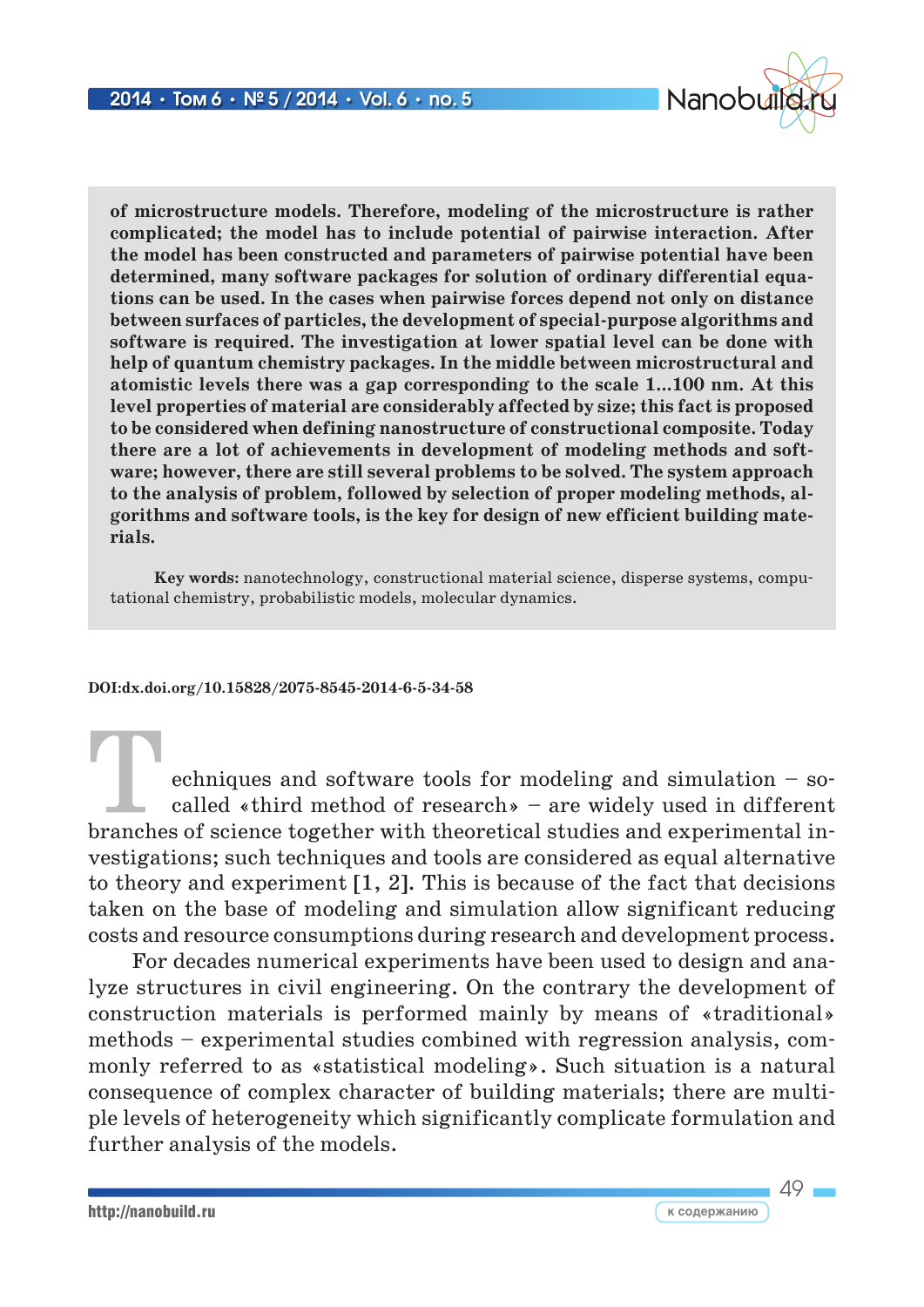

Such state of the modeling in constructional material science can not last any longer. Due to demand for building materials with unique complex of properties (including materials with controllable service lifetime [3]) the research efforts are focusing on modern methods of nanotechnology [4]. It is often too costly to design of nanoscale-structured and nanoscalemodified materials with «trial-and-error» approach, even if such approach is combined with some optimization methods applied to raw experimental data or constructed statistical model (approximation of raw data). The reduction of resource consumption during research and development is possible only in the case of changing the direction towards theoretical studies, modeling and simulation.

Fortunately, the constructional material science takes advantages of plethora of models, algorithms and software tools already developed in other branches of science – mostly in theory of condensed state («clean» models based on quantum mechanics; «ab initio» models). The application of phenomenological models [5–7] (which are only required to be consistent with both experiment and theory, but not to be derived from the theory entirely) is also highly efficient; in particular, such methods can be used for modeling of polymer matrix nanocomposites [7, 8].

The modeling process involves system analysis as a sound foundation. The examination of complex system is the decomposition process [1] where we initially split system in parts while minimizing both number of parts and number of cross-dependencies (which in fact are interactions) between them [2]. Yet before decomposition can be started the bounds for spatial scales of interest and corresponding list of possible interactions – which, in turn, define applicable modeling methods – should be fixed.

The selection of methods, algorithms and simulation software tools depends on characteristic scale of the system under examination. There can be several distinctive scales – from nanometer scale up to macroscopic level, and there are corresponding modeling methods (representing primary interactions between elements) most suitable for these scales. Depending on the characteristic size of the test system, different techniques of numerical analysis can be applied – methods based on quantum and classical mechanics; geometry and probability theory; continuum mechanics (Table 1).

The first row of Table 1 may correspond to distinctive spatial levels and reflects the fact that in some circumstances heterogeneous structure of constructional composite may be ignored. This fact is the fundamental

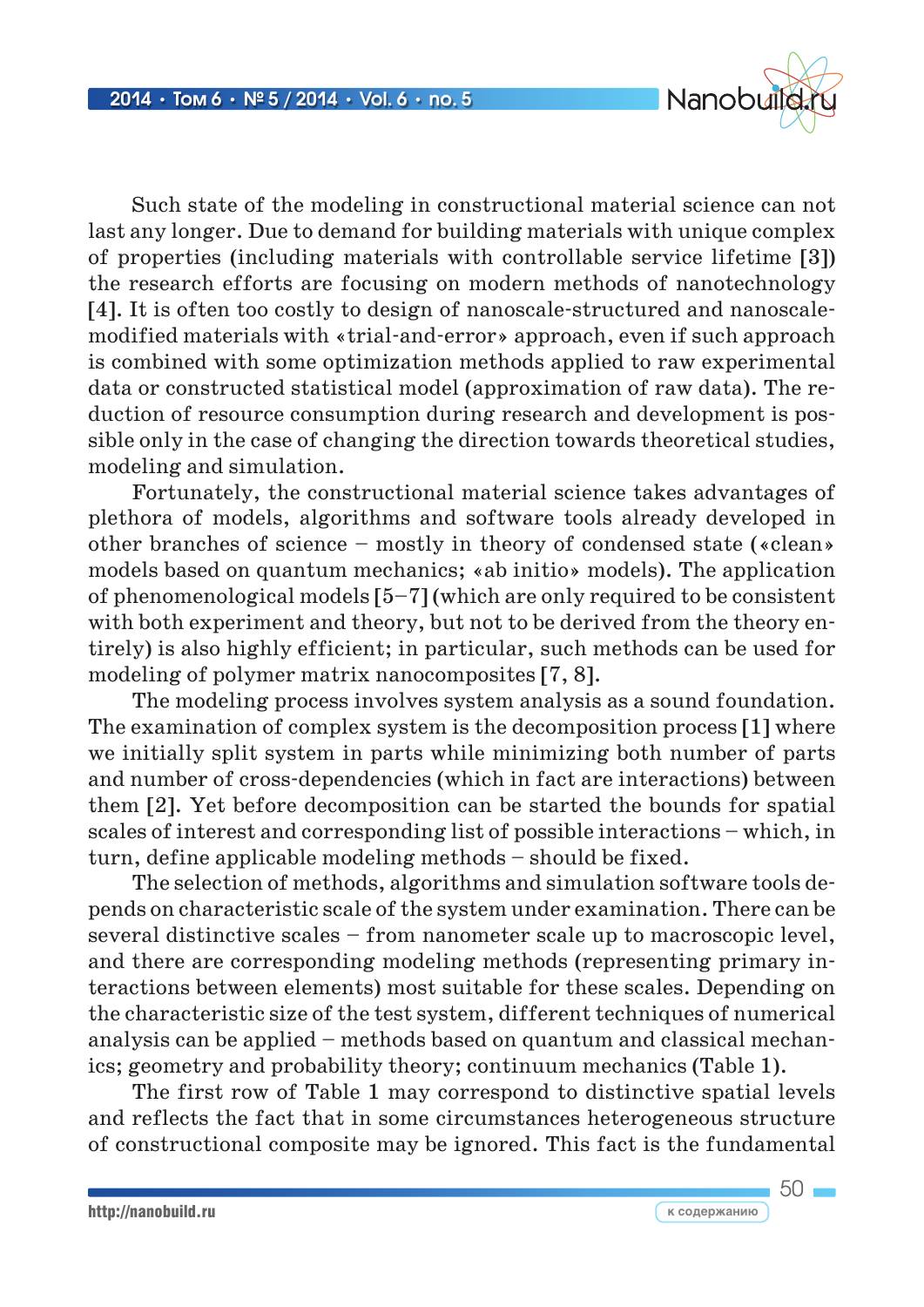

*Table 1*

#### **Material science: Spatial scales and corresponding modeling methods**

| <b>Spatial scale</b>             | <b>Spatial level</b><br>characteristic                          | <b>Preferred theory</b><br>and models                                                                                                                                                               | State of theory and presence<br>of modeling tools                                                                                                                                                                                                                                                                    |
|----------------------------------|-----------------------------------------------------------------|-----------------------------------------------------------------------------------------------------------------------------------------------------------------------------------------------------|----------------------------------------------------------------------------------------------------------------------------------------------------------------------------------------------------------------------------------------------------------------------------------------------------------------------|
| Undefined<br>(several<br>scales) | Heterogeneous<br>structure can be<br>ignored                    | Continuum mechanics, finite<br>difference and finite element<br>representations.                                                                                                                    | Detailed theory. Numerous<br>verified and certified<br>computation tools are<br>available.                                                                                                                                                                                                                           |
| More than<br>$0,1 \text{ mm}$    | Macrostructure                                                  | Geometry of the system and<br>laying of elements may be<br>investigated with or without<br>Monte-Carlo method. Few<br>examples of dynamics<br>examination are known.                                | Detailed theory (classical<br>mechanics), but computation<br>tools for constructional<br>material science either<br>unavailable or buggy.                                                                                                                                                                            |
| $0, 1100$ um                     | Microstructure                                                  | Particle systems with classical<br>mechanics, Monte-Carlo method<br>combined with analysis of<br>ensemble geometry.                                                                                 | Detailed theory (classical<br>mechanics, physical chemistry,<br>thermodynamics, fracture<br>mechanics), numerous general-<br>purpose computation tools<br>for classical mechanics of<br>particle systems. Specific<br>software implementations for<br>constructional material science<br>still have to be developed. |
| $1100$ nm                        | Area of size<br>effects in<br>disperse system;<br>Nanostructure | Particle systems with classical<br>mechanics can be used in<br>conjunction with quantum<br>chemistry methods. Models for<br>Monte-Carlo and analysis of<br>ensemble geometry are mostly<br>unknown. | Theory in active development,<br>numerous semi-empirical<br>models are known. Software<br>tools for neighbor spatial scales<br>can be utilized, but may be<br>unsuitable for constructional<br>material science.                                                                                                     |
| $0, 11$ nm                       | Atomistic level                                                 | Quantum chemistry.                                                                                                                                                                                  | Detailed theory. Numerous<br>computation tools are<br>available, and mostly suitable<br>for constructional material<br>science.                                                                                                                                                                                      |

assumption for production and production-level software packages currently used for design in construction. If only macroscopic properties – strength, modulus, Poisson ratio – are considered, than a lot of discrete models developed in applied mathematics (finite difference, finite element, boundary element, finite volume) can be applied for investigation of stressstrain state, acoustics, conservative transfer (heat, mass), hydrodynamics and aeroelasticity.

 $51 -$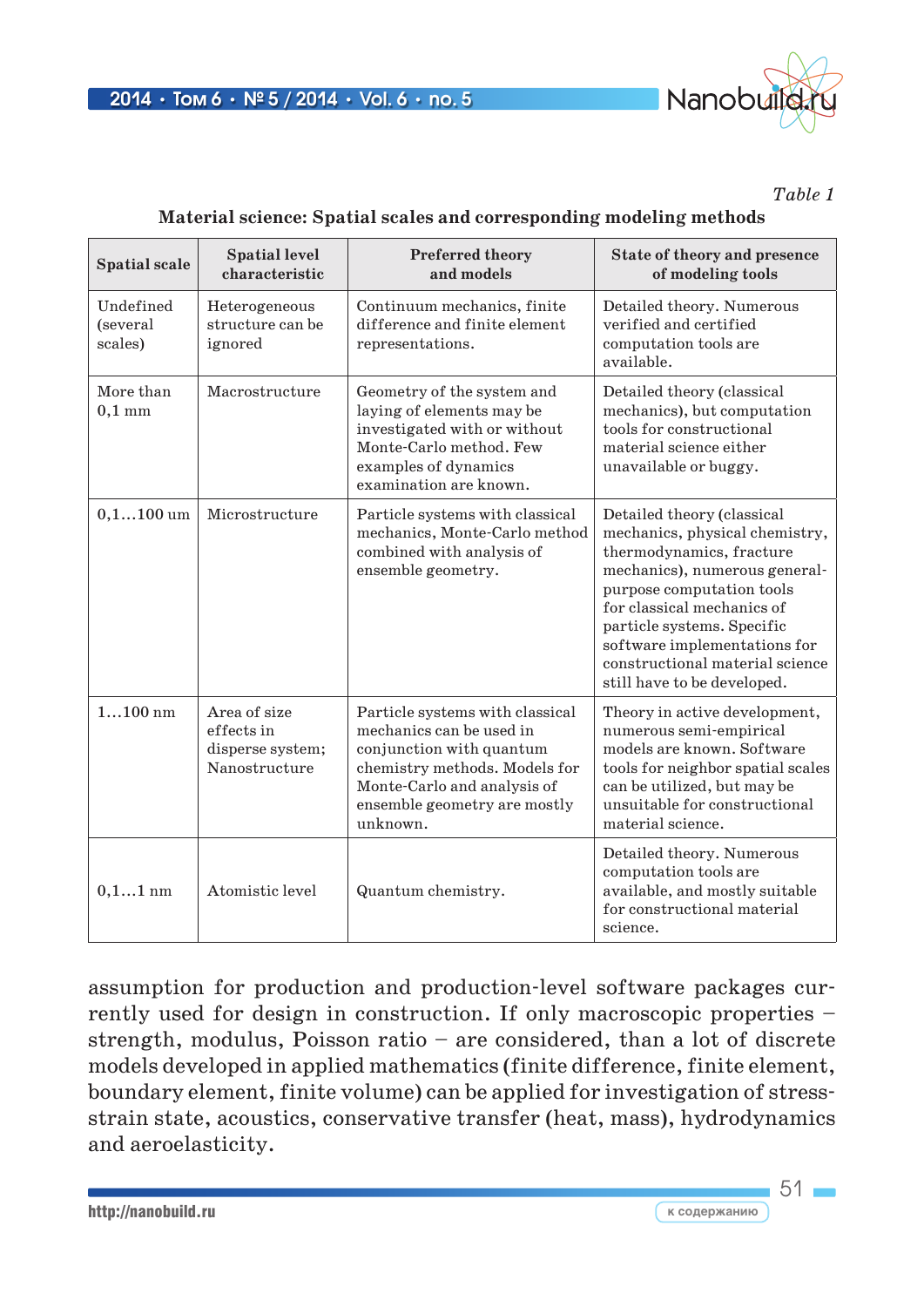

Commercially available software packages for the first row of Table 1 often combine tools for many of the mentioned areas of application (so-called multiphysics solvers). At least, ANSYS Software suite [9], MSC Software suite [10] (Nastran, Dytran, Sinda etc.) and Abaqus [11] include solvers for all of the above areas. But these software suites are already based on results achieved in material science and mostly unsuitable during R&D in material science.

The next two structural levels – macro- and microstructure – are of great interest for material scientists. The naming for second and third rows of Table 1 closely connected with concept widely accepted in constructional material science: the structural levels in building materials should be defined on the basis of dominant interaction type.

The coarse-grained structure of constructional mixtures and materials is mainly forming under influence of gravity; this level commonly referred as macrostructure. The structure of fine-grained part (binder, water and fine filler in case of cement composites; binder and fine filler in case of materials with polymer, bitumen and sulfur matrices) evolved under influence of forces caused by surface effects and surface energies. This level usually referred as microstructure. Exact spatial boundary between macro- and microstructure is not defined, but it is near 100 um.

Since at the macroscopic level the main type of interaction is the interaction caused by gravity force, the motion equations for elements of the system are simple. These are equations of classical mechanics. In constructional material science, the transient problem of structure formation process reflects technology of preparation and laying of constructional mix. If this problem is out of scope for the research, then modeling is often preformed only to determine the final configuration of coarse aggregates. The corresponding problems are theoretical examination and Monte Carlo simulation of dense packing in polydisperse systems, as well as percolation problems for frame of aggregates (the results can be used for prediction of mechanical properties) and pores (properties of porous space affects permeability and coupled properties – water, chemical and frost resistance). These problems has long history (at least, starting from early XX century, e.g. [12, 13]).

The theoretical aspects for problem of packing of both polydisperse spheres and particles with complex shape were discussed in many research articles and scientific monographs. This is because method to design an

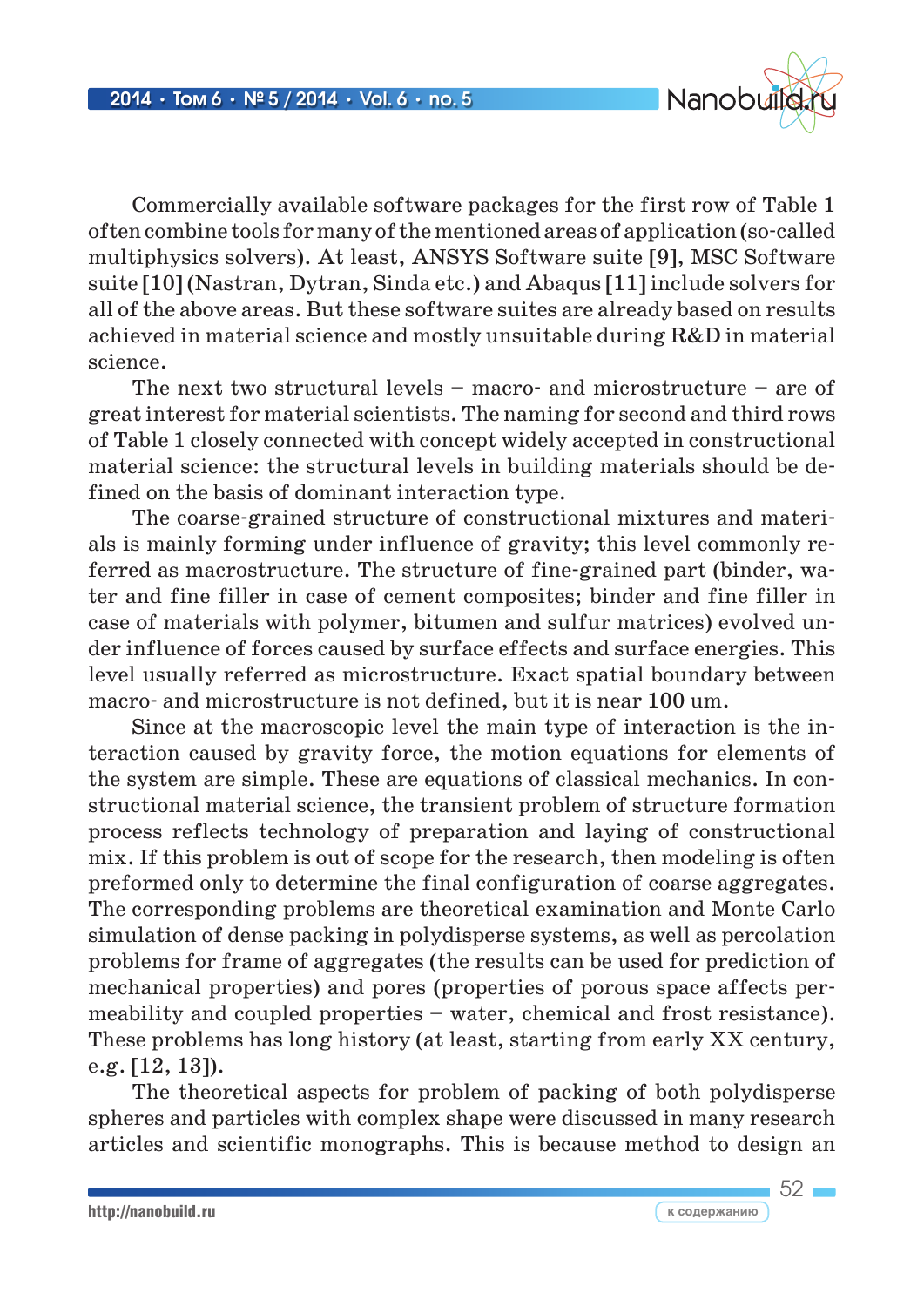

ideal particle size distribution of constructional mix is extremely important for construction. The various geometric models were proposed, and different methods of percolation theory were then applied to the simulated packing  $[14-18]$ .

Surprisingly, despite the great interest to the packing and percolation problems at the macroscopic level of constructional composite, there are no well known software tools for simulation in this area. Small tools for specific purposes and a few computational algorithms are created mostly by authors of algorithms. Such tools are of very limited scope of application, they use mutually incompatible formats of input and output data, realization of algorithms often is not verified extensively. In no conditions such software tools can be considered as production-ready, even if some of them proposed for commercial use (e.g. [16, 17]). It seems that such situation for modeling the macroscopic level of constructional composite will last, though there are efforts directed to the unification of software tools and methods [7, 19] for modeling the macrostructure of constructional composites.

Modeling of the microstructure is more complicated in comparison with modeling of the upper structural level. To adequately represent the disperse system with fine filler, not only gravity force must be taken into account; moreover, gravity force can usually be ignored during numerical experiments. The primary forces caused by surface properties of the disperse phase and free energies on the inter-phase boundaries (interface energies; the wettability and contact angle are macroscopic properties tightly connected with these energies). Forces caused by surface effects and by external compaction pressure (if later is measured per one particle of the fine filler) may be of the same order of magnitude.

To take into account the surface effects, the model which is also based on classical mechanics have to include potential (force field) representing pairwise interaction. The derivative of pairwise potential along the direction between two particles is equal to binary forces acting between these particles; this force is then used during solution of the motion equations [7]. After the model is constructed and parameters of pairwise potential are determined, many existing software packages can be used for solution of ordinary differential equations (ODE) of motion. Wide availability of the software tools is due to rather curious fact that so-called *N-body problem* (particle system with pairwise forces and classical equations of motion)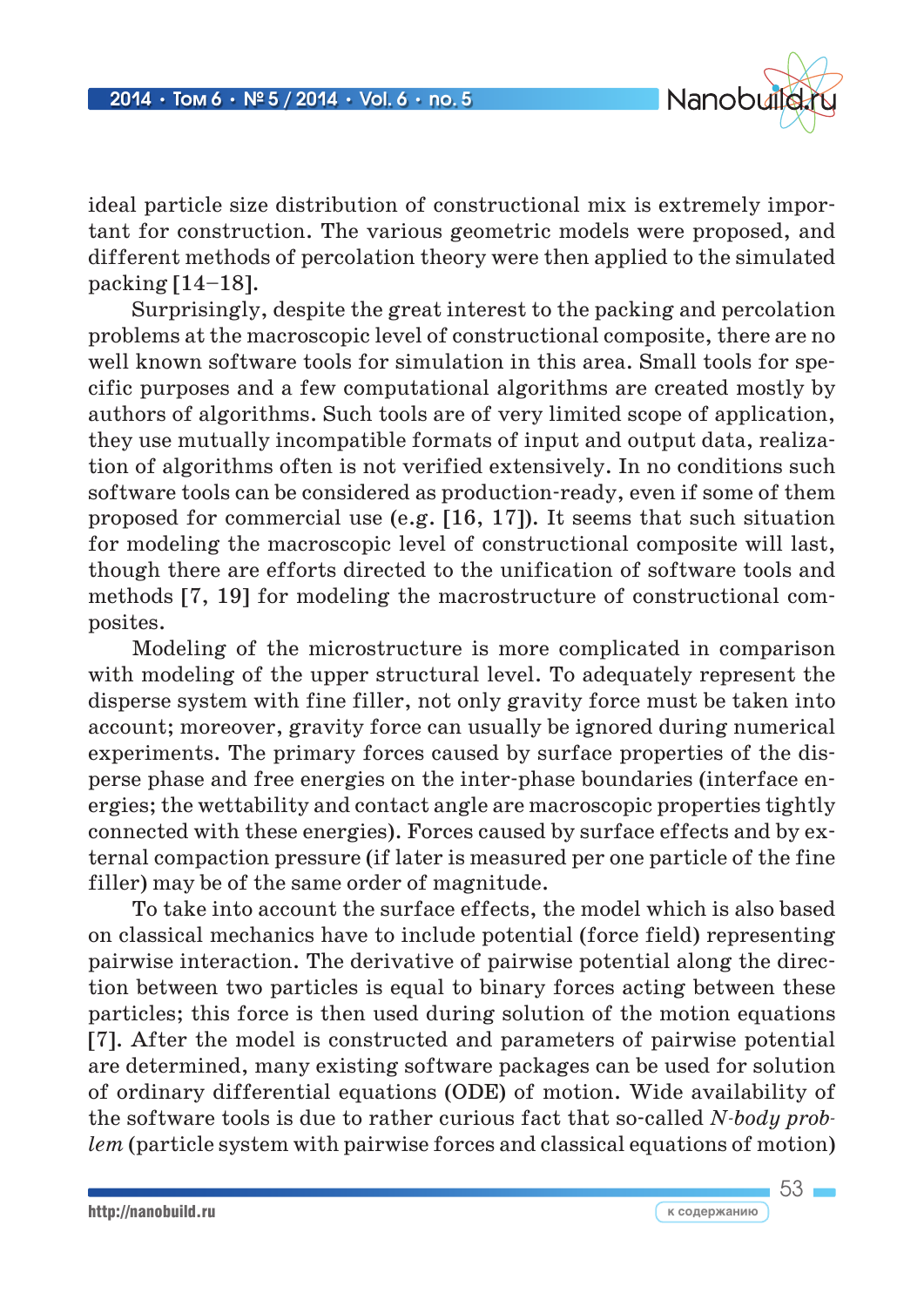

was first occurred in completely different spatial scale, when motions of a group of celestial objects are studied. Thus, at present there are already a lot of efficient algorithms [20, 21] and highly-optimized computer code [21] for the purpose. The comprehensive list of resources concerning software suitable for N-body simulation can also be easily obtained [22].

At the same time, there are cases when pairwise forces between particles of the filler in constructional composite are too complex and depend not only on distance between surfaces of particles. Such cases can not be adequately handled by existing ODE software packages. Nevertheless, high availability and open source license for general-purpose numerical libraries allow to implement only «material science» part of the code – a part which is solely based on physical chemistry and thermodynamics, leaving the underlying mathematics aside.

There are also known extensions of the continuum mechanics which allow to perform constitutive modeling of heterogeneous multiphase materials. For example, Mori-Tanaka method [23, 24] can be used during simulation of stress-strain behavior in two-phase cases where volume fraction of one phase is significantly higher then volume fraction of the other.

The last (but not least) row of the Table 1 corresponds to atomistic scale. It is the domain of quantum mechanics: there are no particles; there are only waves and probability. Time-independent Schrödinger equation  $H \psi = E \psi$  is very simple in form – it only states that valid energy *E* must be eigenvalue of Hamiltonian *H*, and corresponding to this energy «shape of electron» (*«shape» of electron orbital*) should be square ψψ∗ of the eigenfunction ψ (*wave function* of electrons). The «solution» of the Schrödinger equation – even in time-independent case – is not simple, though. Numerous Nobel prizes were awarded for the process. The numerical methods, specifically designed for solution of Schrödinger equation, are implemented in software. The methods themselves often referred as *quantum chemistry* methods, and corresponding software is called *quantum chemistry software*.

Probably, the most famous open source package for quantum chemistry is General Atomic and Molecular Electronic Structure System (GAMESS) [25]. The code base of GAMESS was served as basis for some derivatives, for example FireFly [26]. Methods of quantum mechanics are also implemented in various multi-purpose commercial packages, notably *Biovia* (former *Accelrys Materials Studio*). The HyperChem [27] is the multi-purpose soft-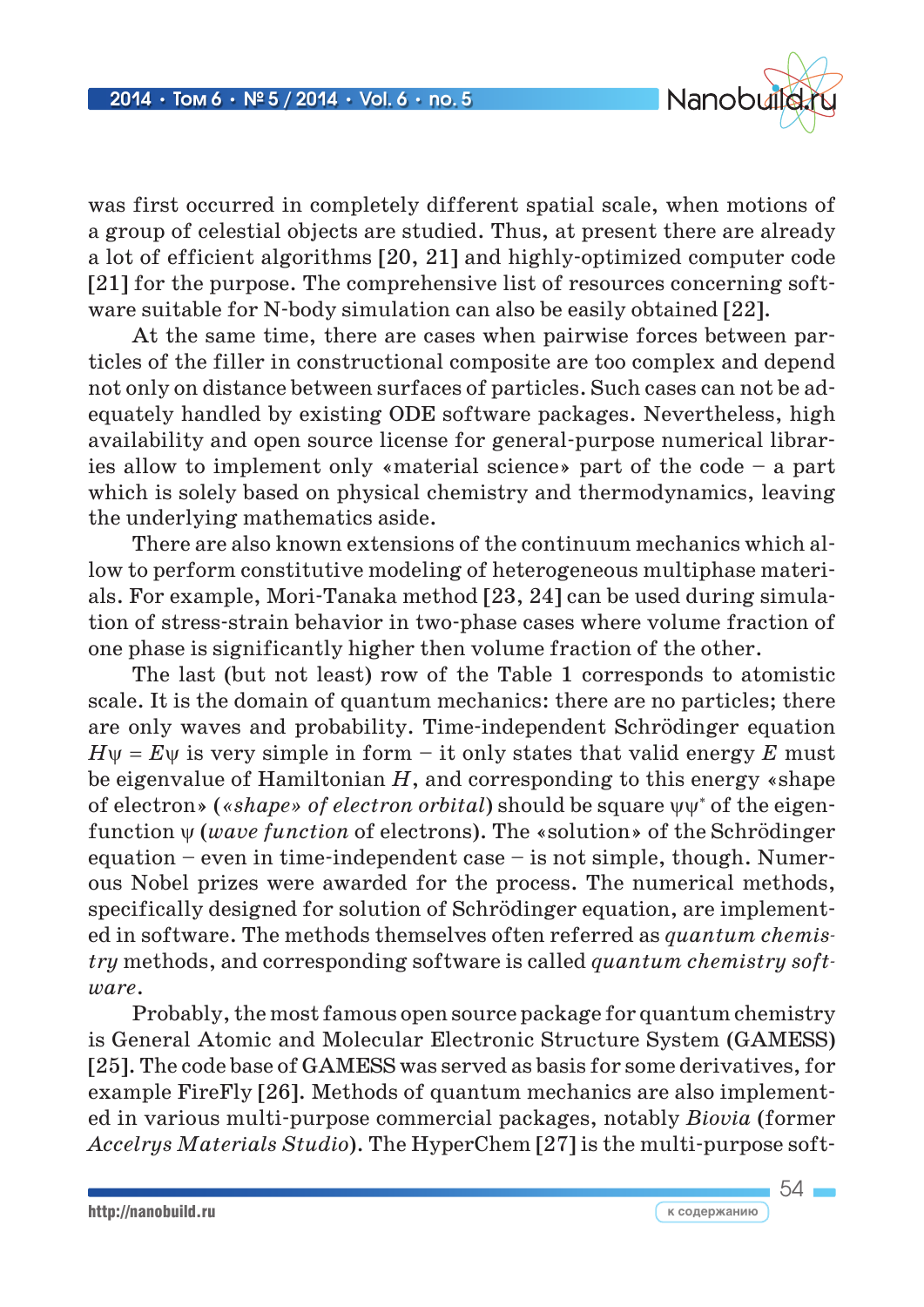

ware package focused primarily on atomistic modeling and quantum chemistry computation. It allows to perform structure input, manipulation and display (GUI tools for creating and transforming structures, build clusters and complex molecular assemblies, import and export structures in different file formats – Brookhaven PDB, ChemDraw CHM, MOPAC Z-matrix, MDL MOL, ISIS Sketch, Tripos MOL2; parallel and perspective projections, highlighting hydrogen and van der Waals bonds, displaying dipole moment vectors), contain implementations of DFT and semi-empirical quantum algorithms, as well as implementations of molecular mechanics and mixed mode calculations.

And, finally, there is the *fourth row* of Table 1. This is nanoscale level and it was not previously defined at constructional material science at all. Here we are going to change the situation. Accordingly to the existing definitions of macro- and microstructure (which are only indirectly refer to the spatial scale), we will define *nanostructure of constructional composite* (which have not to be confused with general term «nanostructure») as a *spatial level where properties of material are considerably affected by size effects*. From now on there is no «gap» between microstructure of the filled binder and atomistic scale.

Quantum-chemical modeling can be used for predicting the interaction processes during structure formation of nanostructure. In [28], the Hyper-Chem software was successfully used for quantum-chemical simulations of nanomodified polymeric composite material. During modeling the fragments imitating epoxy resin, hardener (polyethylene polyamine) and nanomodifiers were optimized. Than, absolute values of binding energy were calculated, the influence of fine suspensions of nanocomposites to the epoxy oligomer was modeled and simulation of the hardening process of nanocomposite was carried out. On the base of comparative analysis of the binding energies and electron densities authors stated that NH bond weakening takes place in case of presence of metal ions. The results obtained during modeling of hardening process allowed to claim that there is a self-organization process during the structure formation of epoxy composite. Such process is aftermath of introduction of metal-carbon nanosystem into the composite. The formation of metal coordination bond with nitrogen atom of the hardener can increase the polyamine activity during the hardening process [28].

In general, software tools for neighbor spatial scales can be utilized during investigation of nanostructure. For instance, modeling based on

 $55 -$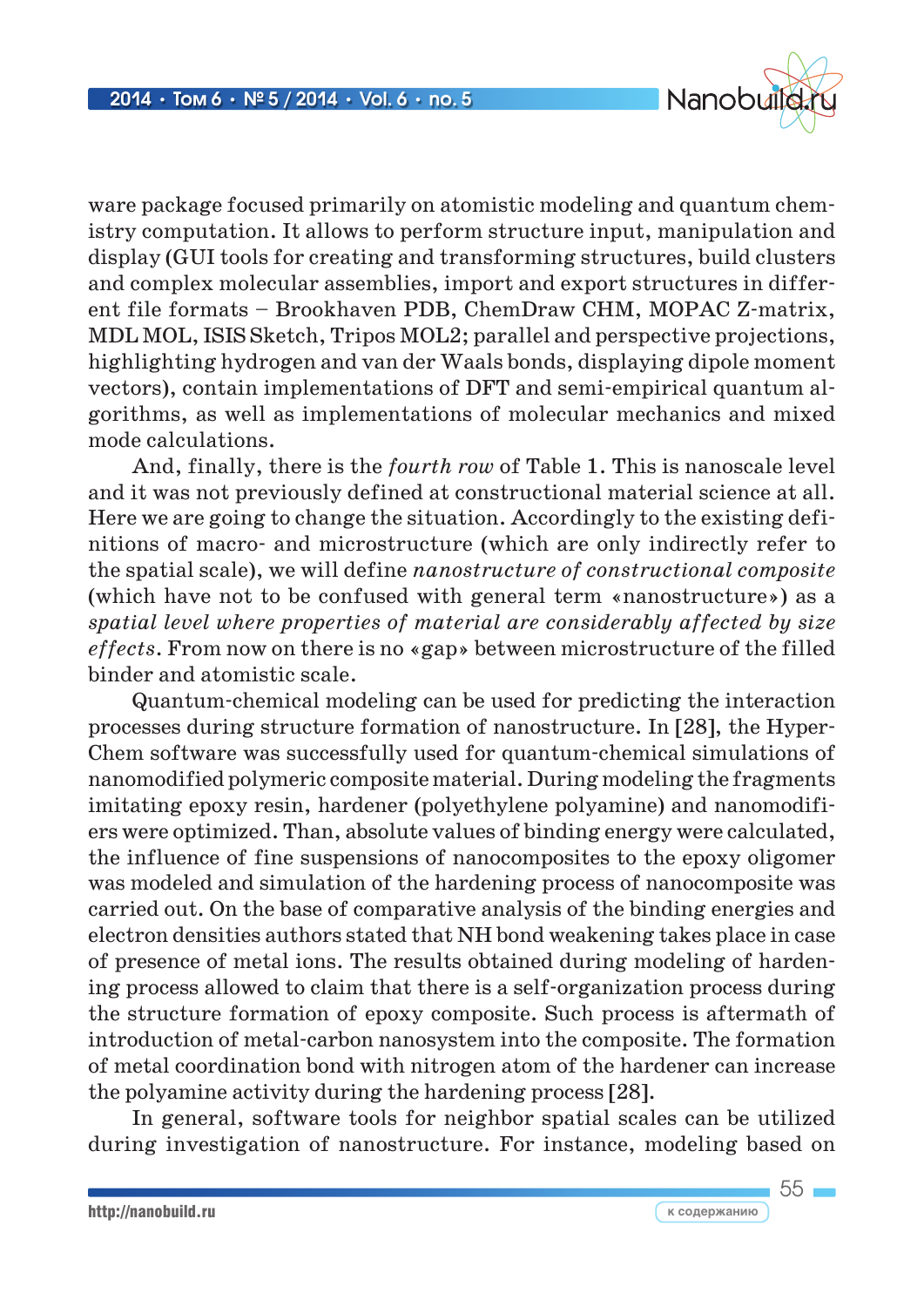

56

the analysis of the ensemble geometry is universal and can be applied on any structural level. In particular, authors of [29] had used this method in combination with Monte Carlo method for solution of percolation problem at nanoscale level. The obtained results concerning value of percolation threshold can successfully be used during development of building materials on upper spatial levels.

It must be stressed in conclusion, that while there are a lot of progress in development of modeling methods and software, the numerous particular problems arising during R&D in constructional material science and nanotechnology of construction still require adequate solution. The system approach to the analysis of problem, followed by selection of proper modeling methods, algorithms and software tools, is the key for design of new efficient building materials.

## **Dear colleagues! The reference to this paper has the following citation format:**

*Smirnov V.A., Korolev E.V., Evstigneev A.V.* The review of the modeling methods and numerical analysis software for nanotechnology in material science. Nanotehnologii v stroitel'stve = Nanotechnologies in Construction. 2014, Vol. 6, no. 5, рр. 34–58. Available at: http://nanobuild.ru/en\_  $EN/$  (Accessed  $\_\_$   $\_\_$ ). (In Russian).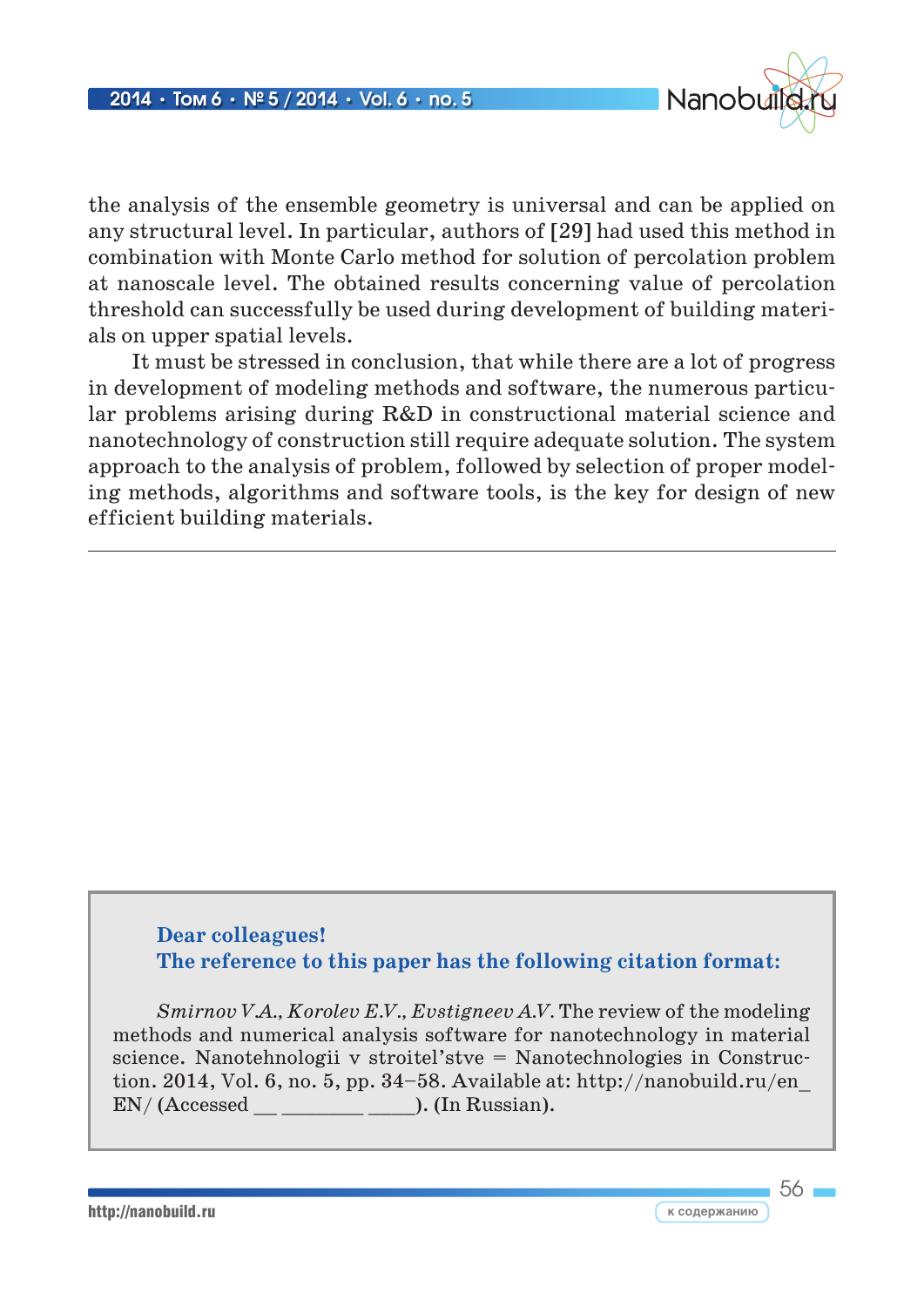

 $57 \square$ 

### *References:*

- 1. *Proshin A.P., Danilov A.M., Garkina I.A., Korolev E.V., Smirnov V.A.* Synthesis of Special-purpose Building Materials on the Base of System Analysis. News of Higher Educational Institutions. Construction. 2003, no 7. pp. 43–47. (in Russian)
- 2. *Korolev E.V., Samoshin A.P., Smirnov V.A., Koroleva O.V., Grishina A.N.* Methods and synthesis algorithms of new-generation radiation-protective materials. Penza: PGUAS, 2009. 132 p. (in Russian)
- 3. *Pommersheim J.M., Clifton J.R.* Prediction of Concrete Service Life. Materials and Structures. 1985, Vol. 18, no. 1. pp. 21–30.
- 4. *Bentz D.P., Peltz M.A., Snyder K.A., Davis J.M.* VERDiCT: Viscosity Enhancers Reducing Diffusion in Concrete Technology. Concrete International. 2009. Vol. 31. pp. 31–36.
- 5. *Korolev E.V., Smirnov V.A., Proshin A.P., Danilov A.M.* Modeling of Evolution of Liophobic Disperse Systems. News of Higher Educational Institutions. Construction. 2004, no 8. pp. 32–38. (in Russian)
- 6. *Proshin A.P., Danilov A.M., Korolev E.V., Smirnov V.A.* Application of Dynamical Models for Examination of Cluster Forming in Composites. Asymptotic Systems. News of Higher Educational Institutions. Construction. 2003. no 3. pp. 32–38. (in Russian)
- 7. *Smirnov V.A., Korolev E.V., Inozemtcev A.S.* Dynamic Simulation of Nanoscale Systems. Nanotehnologii v stroitel'stve = Nanotechnologies in Construction. 2012, Vol. 4, no. 3. pp. 26–34. Available at: http://www.nanobuild.ru/en\_EN (Accessed 30 Sep 2014). (In Russian)
- 8. *Smirnov V.A., Korolev E.V.* Nanomodified Epoxy Composites. Nanotehnologii v stroitel'stve = Nanotechnologies in Construction. 2012, Vol. 4, no. 4. pp. 61–69. Available at: http://www.nanobuild.ru/en\_EN (Accessed 30 Sep 2014). (In Russian)
- 9. Simulation Software ANSYS. http://www.ansys.com/Products (Accessed 30 Sep 2014).
- 10. MSC Product Portfolio. http://www.mscsoftware.com/msc-product-portfolio (Accessed 30 Sep 2014).
- 11. Abaqus Portfolio Dassault Systems. http://www.3ds.com/products-services/ simulia/portfolio/abaqus/abaqus-portfolio (Accessed 30 Sep 2014).
- 12. *Fuller W.B., Thompson S.E.* The laws of proportioning concrete. Trans. of American Society of Civil Engineers. 1907, Vol. 59. pp. 67–143.
- 13. *Furnas C.C.* Flow of gasses through beds of broken solids. Bureau of Mines Bulletin. 1929. 307 p.
- 14. *Johansen V., Andersen P.* Particle packing and concrete properties. In: Materials Science of Concrete II. Westerville: The American Ceramic Society. 1991. pp. 111–146.